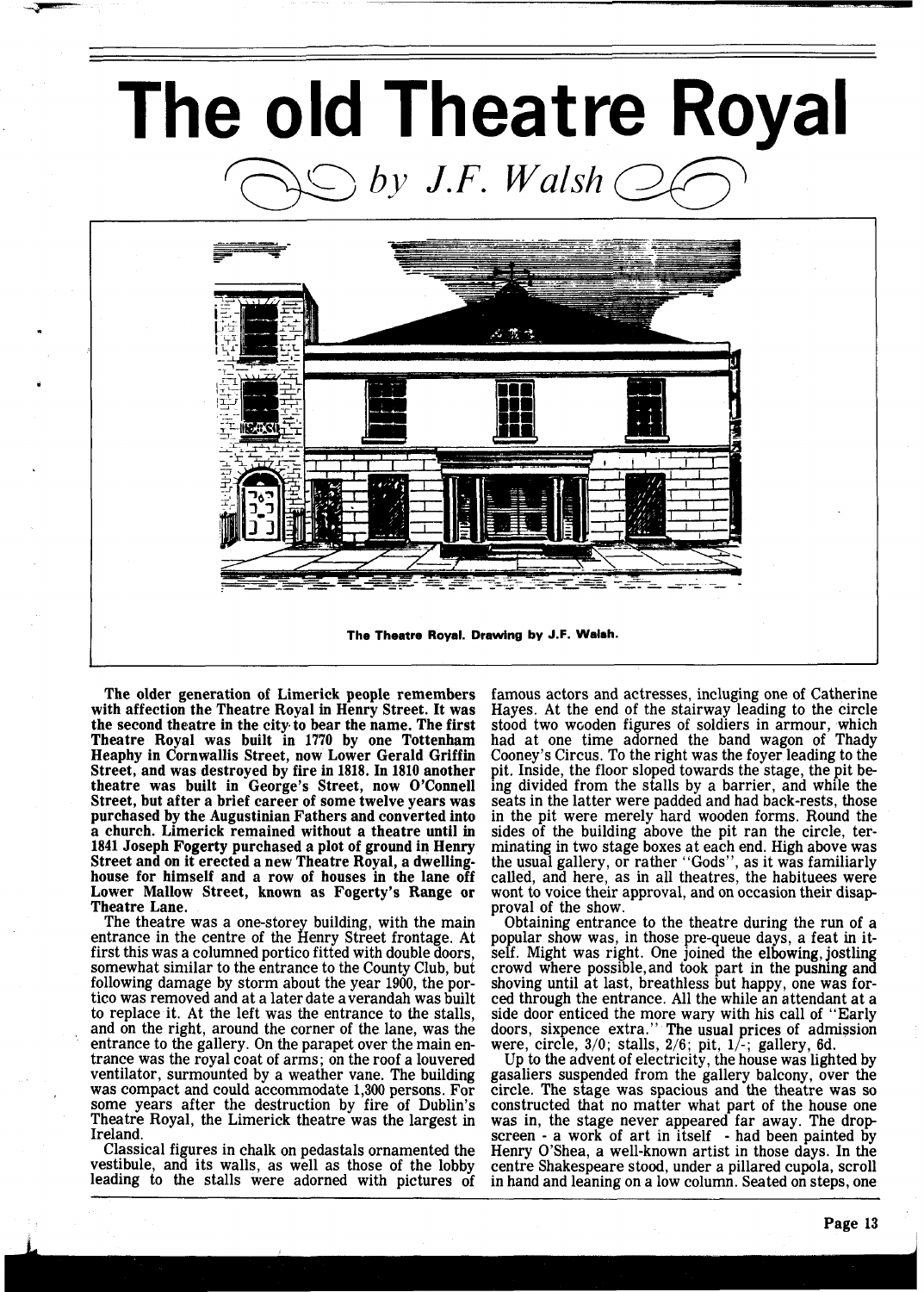

at either side, were two female figures, one representing Music and Comedy, with a lyre and a mask, and the other, Tragedy, with a poison-cup and dagger. Underneath ran the caption, "All the World's a Stage". There was another curtain of heavy dark material that fell to indicate the conclusion of a performance, and time and again great actors and actresses had to come on in front of this to make their final bows. Running right across the top was a long canvas panel with the Royal Coat of Arms in the centre. This panel had been over the stage of the

theatre in George's Street originally. Touring companies, often direct from London, on tour to Dublin and Cork, came to Limerick with operas, musical comedies, plays and dramas, so that the patrons of the old Royal were well catered for. In addition there were local amateur productions, comic operas, plays, pantomimes, concerts and school entertainments, as well as balls, political meetings and other functions. To attempt to give an account of all of these would be beyond the scope of this article, and I will only recall some of the more outstanding events.

Musical productions were always the most popular and the music-loving Limerick people gave pride of place to opera. Who can forget those companies, great in their day, Arthur Rousby's, Carl Rosa, Moody Manners, O'Mara, D'Oyly Carte, and last, but not least, the Elster-Grime, recalling, as it does, memories of the ever popular Frank Land. The early appearance of John McCormack here was an event. Madama Clara Butt enthralled Limerick, but the scenes of enthusiasm when our own Joe O'Mara came excelled them all. The thunderous applause of his townsmen shook the very rafters of the building as they encored him again and again. Surely he never sang so well as in the old Royal.

Musical comedies were always in demand and the music of ''The Bell of New York'', ''San Toy'', ''The Fly-<br>ing Dutchman'', ''The Messenger Boy'', and the splen-

didly staged "Gay Gordons", with Stanley Brett and Mai Ashe, will long be remembered. Many people famous in the world of music appeared there, as did many famous bands, including Sousa's outstanding musicians.

Some of the greatest Shakes pearian actors faced the footlights of the Royal, and held the audience spell-<br>bound; F.R. Benson (afterwards knighted), one of the greatest actors of his time and a true sportsman; Norman V. Norman, Osmonde Tearle, Ian McClarne, Madame Bandom Palmer, Alexander Marsh and Carrie Bayly, are some who come to mind.

The Victoran melodramas were real thrillers, and of these, the most memorable was "East Lynne". This usually moved the ladies in the audience to tears, and even made it hard for the men to suppress their emotions. "The Nugget of Gold" was another thriller, recalling to mind S.F. CWilliam) Cody, who attired as Buffalo Bill, used to ride about the town accompanied by his troop of "Red Indians". He was an excellent marksman and could shoot a glass ball off a man's head, or a clay pipe to pieces. One of the most spectacular scenes in his play was that in which a horse fell from a broken bridge on to the stage below. In the light of his later interest in aeronautics,,it is interesting to recall that while on a visit to Limerick, the "Colonel" had a pleasure boat towed up the river by a large kite.

Kennedy Millar specialised in Irish dramas, such as '!Seamus O'Brien", "Michael Dwyer", "Conn, The